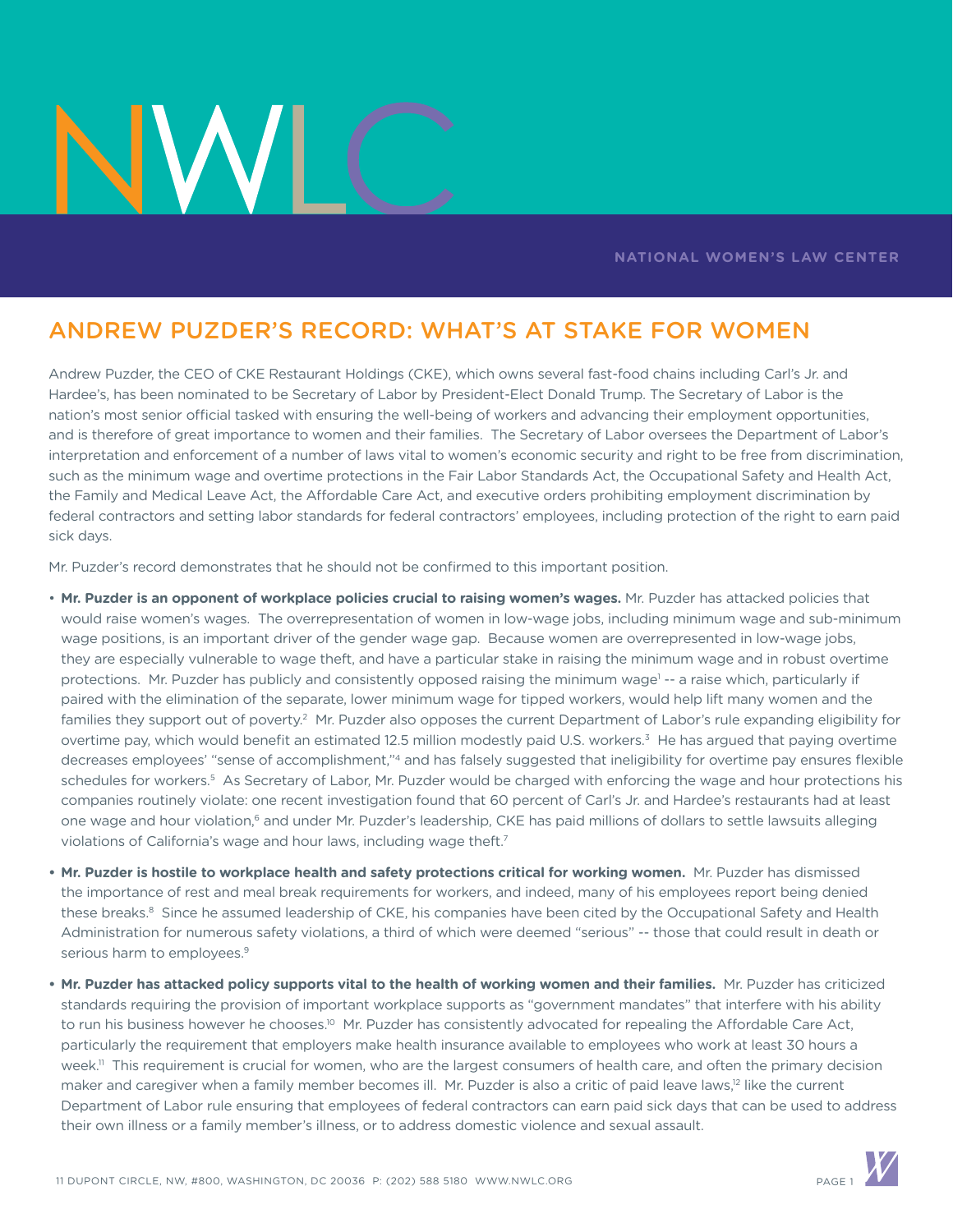- **Mr. Puzder's record demonstrates hostility to crucial sex discrimination protections enforced by the Department of**
- **Labor.** Under Mr. Puzder's leadership, Hardee's and Carl's Jr.'s brand has been based on the objectification of women, including ads featuring highly sexualized images of "beautiful women eating burgers in bikinis,"<sup>13</sup> in his words. He has expressed pride in these notorious advertising campaigns, stating that the ads reflect his personality.<sup>14</sup> The corporate culture created by the ads has put his employees at risk, given the already high level of sexual harassment in the restaurant industry: a survey of employees at CKE companies found that two-thirds (66%) of women workers reported experiencing sexually harassing behaviors from management, co-workers, or customers, a rate over one and one-half times greater than the norm in the fast food industry.<sup>15</sup> In fact, over half the female employees surveyed reported being sexually harassed by customers, including one worker who was asked "why I don't dress like the women in the commercials."16 Consistent with this culture, during Mr. Puzder's tenure as CEO, his companies and franchisees have been the subject of numerous sexual harassment and sex discrimination lawsuits, the facts of which reveal a pattern of management failure to investigate or address employees' reports of harassment and assault.<sup>17</sup> Mr. Puzder has mused that machines are preferable to human workers, in part because machines do not bring sex discrimination cases.18 Mr. Puzder also serves on the Board of Directors of the International Franchise Association, which has opposed the Paycheck Fairness Act, a bill which would strengthen women's ability to uncover and challenge pay discrimination.<sup>19</sup>
- **Mr. Puzder's support for extreme positions in opposition to women's reproductive rights also threatens women's workplace rights.** Prior to assuming leadership of CKE in 2000, Mr. Puzder defended protesters arrested for sit-ins at abortion clinics, arguing that state trespassing laws should not apply to protesters because they held religious beliefs that they were preventing greater harms by trespassing.<sup>20</sup> He authored a Missouri fetal personhood law legally defining life as beginning at conception, as part of a strategy to undermine and ultimately overturn *Roe v. Wade*. 21 Such positions have been advanced in order to exclude pregnant women from the workplace in the name of fetal safety, or to allow an employer to discriminate against women who use contraception or terminate a pregnancy.
- **Mr. Puzder's personal history includes allegations of violence against women.** Mr. Puzder's former wife accused him of multiple incidents of domestic violence in divorce proceedings in the 1980s. While Mr. Puzder has denied these allegations, and his former wife recanted them in a recent statement,<sup>22</sup> he acknowledged in deposition testimony that police were twice summoned as the result of their disputes, and that one occasion when she was coming toward him he "grabbed her by the shoulders and pushed her back" and that "I don't know if her foot caught or what happened, but she went down on her back and stayed down on the ground."23 Additionally, his ex-wife made an anonymous television appearance on *The Oprah Winfrey Show*, identifying herself as a survivor of domestic violence and discussing her experiences (without identifying Mr. Puzder).<sup>24</sup>

Andrew Puzder's record demonstrates that as Secretary of Labor he would seek to undermine the very laws that he would be tasked with upholding -- protections critical to the economic success of women and working families. Accordingly, the Senate should reject Andrew Puzder's nomination.

- <sup>1</sup> Andy Puzder, "Wages With Minimal Wiggle Room," *Wall St. J.*, Dec. 28, 2015, [http://www.wsj.com/articles/wages-with-minimal-wiggle-room-](http://www.wsj.com/articles/wages-with-minimal-wiggle-room-1451259371?emailToken=JRrzdvF6ZX+ehtwwb8wj3VIldewXCvOJA1bWKnHPM0yJq33aruasgr8ygN7y+D/yHBwntotbtg==)[1451259371?emailToken=JRrzdvF6ZX+ehtwwb8wj3VIldewXCvOJA1bWKnHPM0yJq33aruasgr8ygN7y+D/yHBwntotbtg](http://www.wsj.com/articles/wages-with-minimal-wiggle-room-1451259371?emailToken=JRrzdvF6ZX+ehtwwb8wj3VIldewXCvOJA1bWKnHPM0yJq33aruasgr8ygN7y+D/yHBwntotbtg==); Michael Hiltzik, "Does Andy Puzder really want to replace his Carl's Jr. workers with robots? No, but...," *Los Angeles Times*, Mar. 30, 2016, [http://www.latimes.com/](http://www.latimes.com/business/hiltzik/la-fi-hiltzik-puzder-20160322-snap-htmlstory.html.) [business/hiltzik/la-fi-hiltzik-puzder-20160322-snap-htmlstory.html.](http://www.latimes.com/business/hiltzik/la-fi-hiltzik-puzder-20160322-snap-htmlstory.html.)
- Women constitute nearly two-thirds of tipped workers. Nat'l Women's Law CTR., RAISE THE WAGE: WOMEN FARE BETTER IN STATES WITH EQUAL TREATment for Tipped Workers (Oct. 2016), *available at* [http://nwlc.org/resources/raise-the-wage-women-fare-better-in-states-with-equal-treatment](http://nwlc.org/resources/raise-the-wage-women-fare-better-in-states-with-equal-treatment-for-tipped-workers/)[for-tipped-workers/.](http://nwlc.org/resources/raise-the-wage-women-fare-better-in-states-with-equal-treatment-for-tipped-workers/) Full-time earnings of \$14,500 at the federal minimum wage of \$7.25 leave a family of three thousands of dollars below the poverty line. Nat'l Women's Law Ctr., Women and the Minimum Wage: State by State (Aug. 2016), *available at* [http://nwlc.org/resources/wom](http://nwlc.org/resources/women-and-minimum-wage-state-state/)[en-and-minimum-wage-state-state/](http://nwlc.org/resources/women-and-minimum-wage-state-state/).
- Eisenbrey, R. & Kimball, W., *The new overtime rule will directly benefit 12.5 million working people*, Economic Policy Institute (May 17, 2016), *available at* <http://www.epi.org/publication/who-benefits-from-new-overtime-threshold/>.
- 4 Andy Puzder, "Obama's Overtime-Pay Boomerang," *Wall St. J.*, Mar. 25, 2014, [http://www.wsj.com/articles/SB10001424052702304256404579](http://www.wsj.com/articles/SB1000142405270230425640457944981169873421) [44981169873421](http://www.wsj.com/articles/SB1000142405270230425640457944981169873421).
- 5 Jonathan Winslow, "Carl's Jr. CEO says California tough on business," *OC Register,* Nov. 11, 2014, [http://www.ocregister.com/articles/puzder-](http://www.ocregister.com/articles/puzder-641468-california-carl.html)[641468-california-carl.html](http://www.ocregister.com/articles/puzder-641468-california-carl.html).
- 6 Ben Penn, "Is Franchise Model a Recipe for Fast-Food Wage Violations?," *BNA Daily Labor Report*, Sept. 13, 2016, [https://www.bna.com/](https://www.bna.com/franchise-model-recipe-n57982076930/.  ) [franchise-model-recipe-n57982076930/.](https://www.bna.com/franchise-model-recipe-n57982076930/.  )
- <sup>7</sup> Winslow, *supra* note 5; Jordan Buie, "Trump's Labor pick's companies have faced multiple class-action lawsuits," *USA Today*, Dec. 8, 2016, [http://www.usatoday.com/story/news/politics/elections/2016/12/08/andrew-puzder-labor-secretary-nominee/95172276/.](http://www.usatoday.com/story/news/politics/elections/2016/12/08/andrew-puzder-labor-secretary-nominee/95172276/. )
- Winslow, *supra* note 5; Restaurant Opportunities Centers United, Secretary of Labor Violations? The Low Road Business Model of CKE Restaurant Inc.'s Andrew Puzder 4 (Jan. 2017), *available at* [http://rocunited.org/wp-content/uploads/2017/01/PuzdersLaborProblem\\_Report\\_0117.pdf](http://rocunited.org/wp-content/uploads/2017/01/PuzdersLaborProblem_Report_0117.pdf)